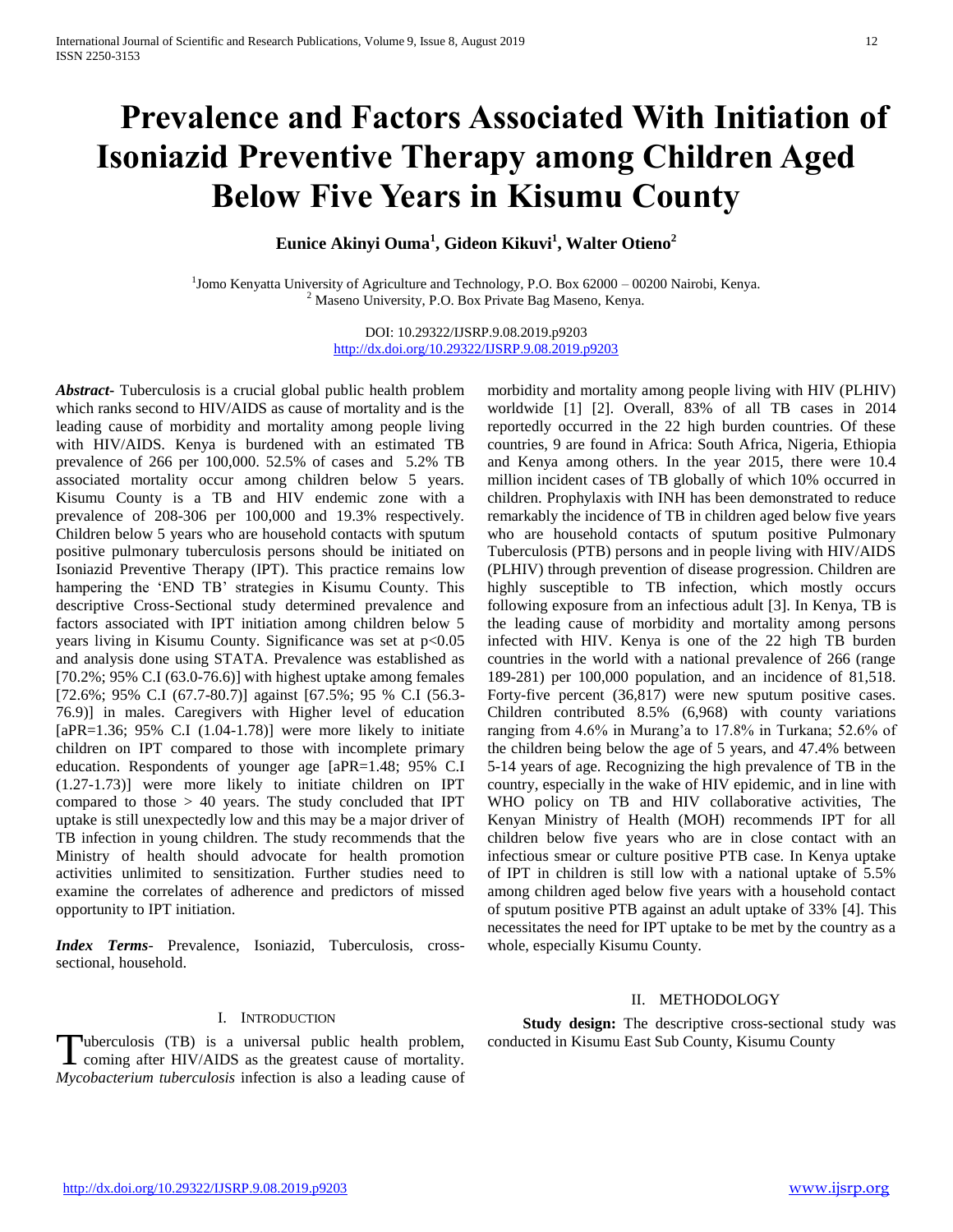| Inclusion criteria                                                                                  | <b>Exclusion criteria</b>                            |
|-----------------------------------------------------------------------------------------------------|------------------------------------------------------|
| Sputum positive PTB persons with household contacts aged Sputum positive PTB persons with household |                                                      |
| below five years enrolled for TB care within the selected TB                                        | contacts aged below five years and are on transit to |
| clinics in Kisumu County.                                                                           | other counties                                       |
| Ability to provide an informed consent.                                                             | Persons who are very sick and are unable to          |
|                                                                                                     | consent and respond the questionnaire                |
| Persons aged 18 years and above.                                                                    |                                                      |

## **Table 1**: **Inclusion and Exclusion criteria**

 **Sample size determination:** Sample size used was 175, based on Cochran equation for proportion with estimates of IPT uptake in children at 6.0%. Disproportionate sampling technique was used to determine the number of smear positive TB persons with contacts aged below five years and Purposive sampling to select sputum positive PTB persons with at least one child below five years for each stratum.

 **Data collection:** Data was collected from respondents during their clinic revisits. The questionnaires were administered at the end of patient clinical examination and dispensing of medications following successful consenting process.

 **Data Analysis:** Data was keyed in Access, cleaned and validated for analysis. Fisher's exact test was used to determine the association between categorical variables and initiation on IPT. Generalized linear model was used to model IPT initiation since the prevalence was greater  $(>10\%)$ , thus logistic regression with odds ratios was not appropriate measure of effect. Explanatory variables that were significant at bivariate analysis *P*< 0.2 were further incorporated in the final multivariable regression model using backward elimination and retaining predictors significant at *P*<0.05. Potential confounding effect was examined for each covariate by two-way interactions. Data analysis was done using STATA version 14.1.

 **Ethical considerations:** Ethical approval was sought from Institutional Review Board of the University of Eastern Africa, Baraton (REC: UEAB/8/8/2017) and the JOOTRH (ERC.1B/VOL.1/398). A written informed consent was obtained from the participants before collecting data while privacy and confidentiality was ensured on all the information obtained.

#### III. RESULTS

 **Socio-Demographic Characteristics of respondents:** The mean age of the respondents was  $33.2$  [SD $\pm$  11.2] with 102(27.4%) aged between 25-29 years. Out of 175, 95 (54.3%) were female and 51(29.6%) of the respondents had incomplete secondary education. One hundred and two (58.9%) of the respondents were in a monogamous marriage. Ninety-four (53.7%) of the respondents resided in urban settlement with 89(52.5%) of the respondents being unskilled in their occupation. (Table 2).

#### **Table 2 Socio demographic Characteristics of the respondents**

| <b>Characteristics (N=175)</b>    | Overall $n\llap/$ <sub>0</sub> ) |
|-----------------------------------|----------------------------------|
| <b>Mean Age</b> $(33.2 \pm 11.2)$ |                                  |
| <b>Sex</b>                        |                                  |
| Male                              | 80(45.7)                         |
| Female                            | 95(54.3)                         |
| <b>Level of Education</b>         |                                  |
| Primary incomplete                | 42(24.4)                         |
| Primary complete                  | 29(16.8)                         |
| Secondary incomplete              | 51(29.6)                         |
| Above secondary                   | 50(29.2)                         |
| <b>Marital Status</b>             |                                  |
| Married monogamy                  | 102(58.9)                        |
| Married polygamy                  | 23(13.3)                         |
| Divorced/Separated/Single         | 48(27.8)                         |
| Age group (Years)                 |                                  |
| <25                               | 30(17.1)                         |
| 25-29                             | 48(27.4)                         |
| 30-34                             | 41(23.4)                         |
| 35-40                             | 19(10.8)                         |
| $>=$ 40                           | 37(21.1)                         |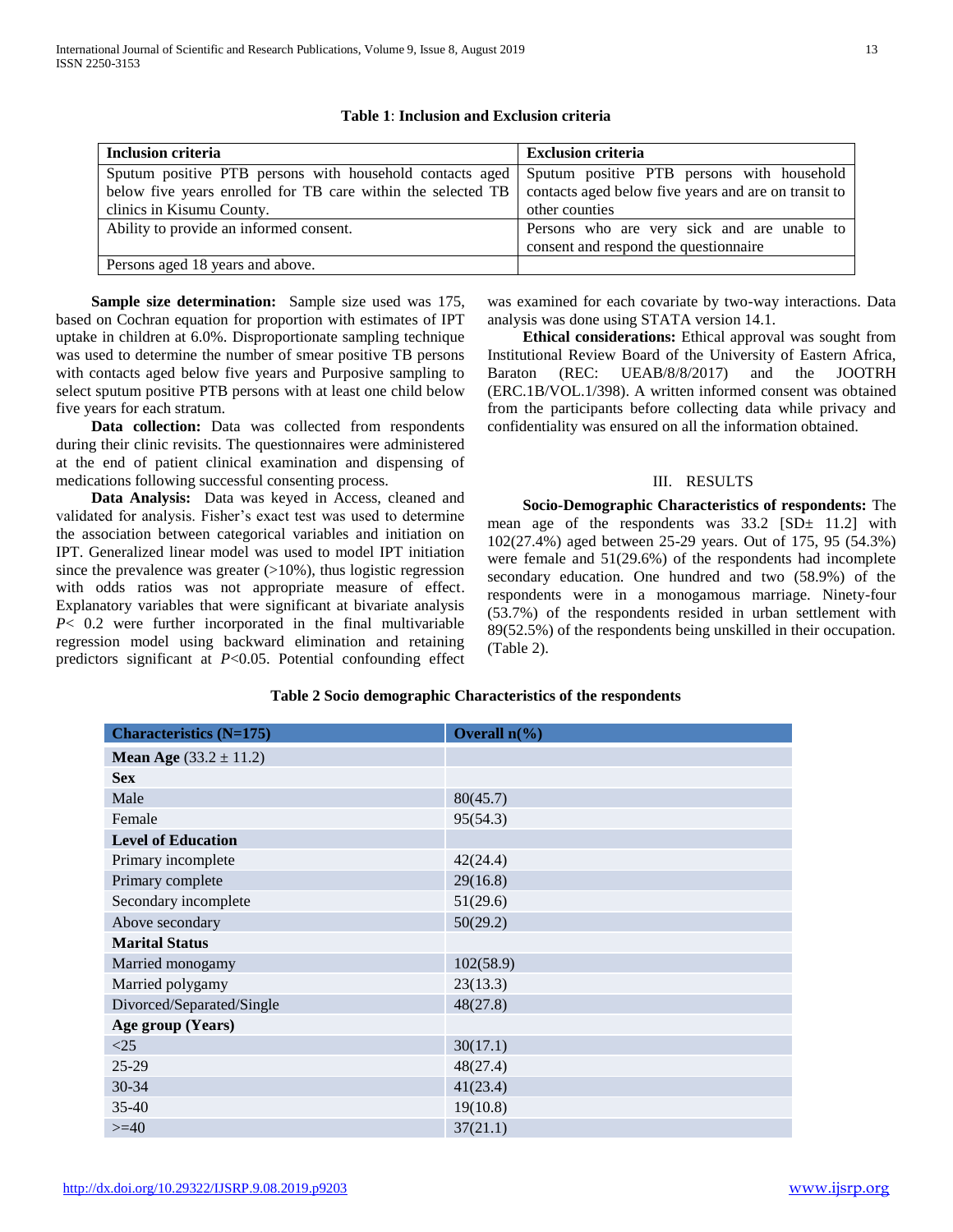International Journal of Scientific and Research Publications, Volume 9, Issue 8, August 2019

 14 ISSN 2250-3153

| <b>Residence</b>                       |           |
|----------------------------------------|-----------|
| Urban                                  | 94(53.7)  |
| Peri-urban                             | 33(18.8)  |
| Rural                                  | 48(27.5)  |
| Relationship to the child              |           |
| Parent                                 | 114(73.6) |
| Relative/caretaker                     | 41(26.4)  |
| <b>Social economic Status</b>          |           |
| Poorest                                | 34(21.3)  |
| Poorer                                 | 30(18.7)  |
| Middle                                 | 33(20.6)  |
| Richer                                 | 35(21.8)  |
| Richest                                | 28(17.5)  |
| Number of persons in the household     |           |
| $1 - 2$                                | 24(14.0)  |
| $3 - 5$                                | 106(62.0) |
| $>5$                                   | 41(24.0)  |
| Average time of contact during the day |           |
| $<$ 3 hours                            | 26(15.7)  |
| 3-6 hours                              | 71(43.0)  |
| $> 6$ hours                            | 68(41.2)  |
| Sleep with the child in the same room  |           |
| Yes                                    | 107(61.1) |
| N <sub>o</sub>                         | 68(38.9)  |

 **The prevalence of IPT initiation:** The overall prevalence of IPT initiation among children aged below 5 years was 70.3 % (n=123) with 69(72.6%) IPT initiation among female PTB contacts compared to 54(67.5%) among male PTB contacts (Figure 1).

## **Figure 1: The Prevalence of IPT initiation**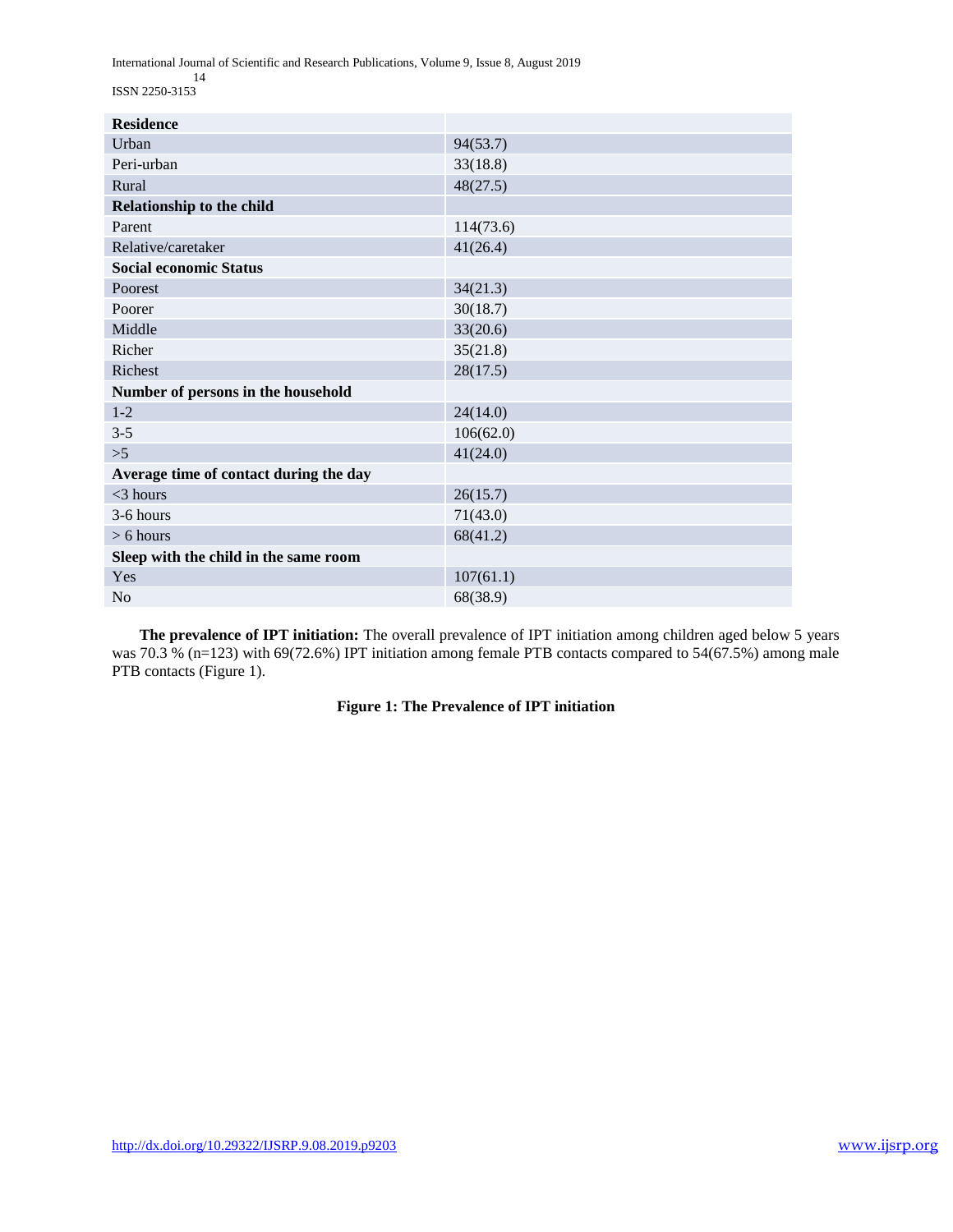International Journal of Scientific and Research Publications, Volume 9, Issue 8, August 2019

#### 15 ISSN 2250-3153



 **Socio-demographic factors associated with initiation of IPT:** Complete primary level of education, incomplete secondary level of education and above secondary (Crude PR=1.52; 95%CI 1.07- 2.16; P=0.020); (Crude PR=1.49; 95%CI 1.30-1.71; P<0.001) and (Crude PR=1.56; 95%CI 1.21-2.01; P=0.001) respectively, were more likely to initiate their children on IPT as compared to those with incomplete primary level of education. Respondents whose age group was <25Yrs (Crude PR=1.43; 95%CI 1.02-1.99; P=0.038) were more likely to initiate their children on IPT compared to those of

>=40 Yrs age group. Moreover, respondents who resided in urban and pre-urban areas (Crude PR=1.89; 95%CI; 1.49-240; P<0.001) and (Crude PR=1.66; 95%CI 1.35-2.05; P<0.001) respectively, were more likely to initiate their children on IPT compared to those who resided in rural areas. Notably, respondents who were skilled in their occupation (Crude PR=1.26; 95%CI 1.16-1.37; P<0.001) were more likely to initiate their children on IPT as compared to those of unskilled occupation (Table 3).

| Table 3: Socio-demographic factors associated with initiation of IPT |
|----------------------------------------------------------------------|
|----------------------------------------------------------------------|

|                           | <b>Overall</b> | <b>Initiated</b>            | <b>Initiated</b><br>Not: | <b>Crude</b>      |                |
|---------------------------|----------------|-----------------------------|--------------------------|-------------------|----------------|
| Socio-demographic factors | $N(\%)$        | $n\left(\frac{0}{0}\right)$ | $n\frac{6}{6}$           | PR(95% CI)        | <b>P-value</b> |
| <b>Sex</b>                |                |                             |                          |                   |                |
| Male                      | 80(45.7)       | 54(67.5)                    | 26(32.5)                 | Ref               |                |
| Female                    | 95(54.3)       | 69(72.6)                    | 26(27.4)                 | $1.08(0.98-1.18)$ | 0.127          |
| <b>Level of Education</b> |                |                             |                          |                   |                |
| Primary incomplete        | 42(24.4)       | 21(50.0)                    | 21(50.0)                 | Ref               |                |
| Primary complete          | 29(16.8)       | 22(75.8)                    | 7(24.1)                  | $1.52(1.07-2.16)$ | 0.02           |
| Secondary incomplete      | 51(29.7)       | 38(74.5)                    | 13(25.5)                 | $1.49(1.30-1.71)$ | < 0.001        |
| Above secondary           | 50(29.1)       | 39(78.0)                    | 11(22.0)                 | $1.56(1.21-2.01)$ | 0.001          |
| <b>Marital Status</b>     |                |                             |                          |                   |                |
| Married monogamy          | 102(58.9)      | 82(80.4)                    | 20(19.6)                 | $1.54(0.99-2.40)$ | 0.053          |
| Married polygamy          | 23(13.3)       | 15(65.2)                    | 8(34.8)                  | $1.25(0.76-2.05)$ | 0.373          |
| Divorced/Separated/Single | 48(27.8)       | 25(52.1)                    | 23(47.9)                 | Ref               |                |
| Age group (Years)         |                |                             |                          |                   |                |
| $<$ 25 $Y$ rs             | 30(17.1)       | 22(73.3)                    | 8(26.7)                  | $1.43(1.02-1.99)$ | 0.038          |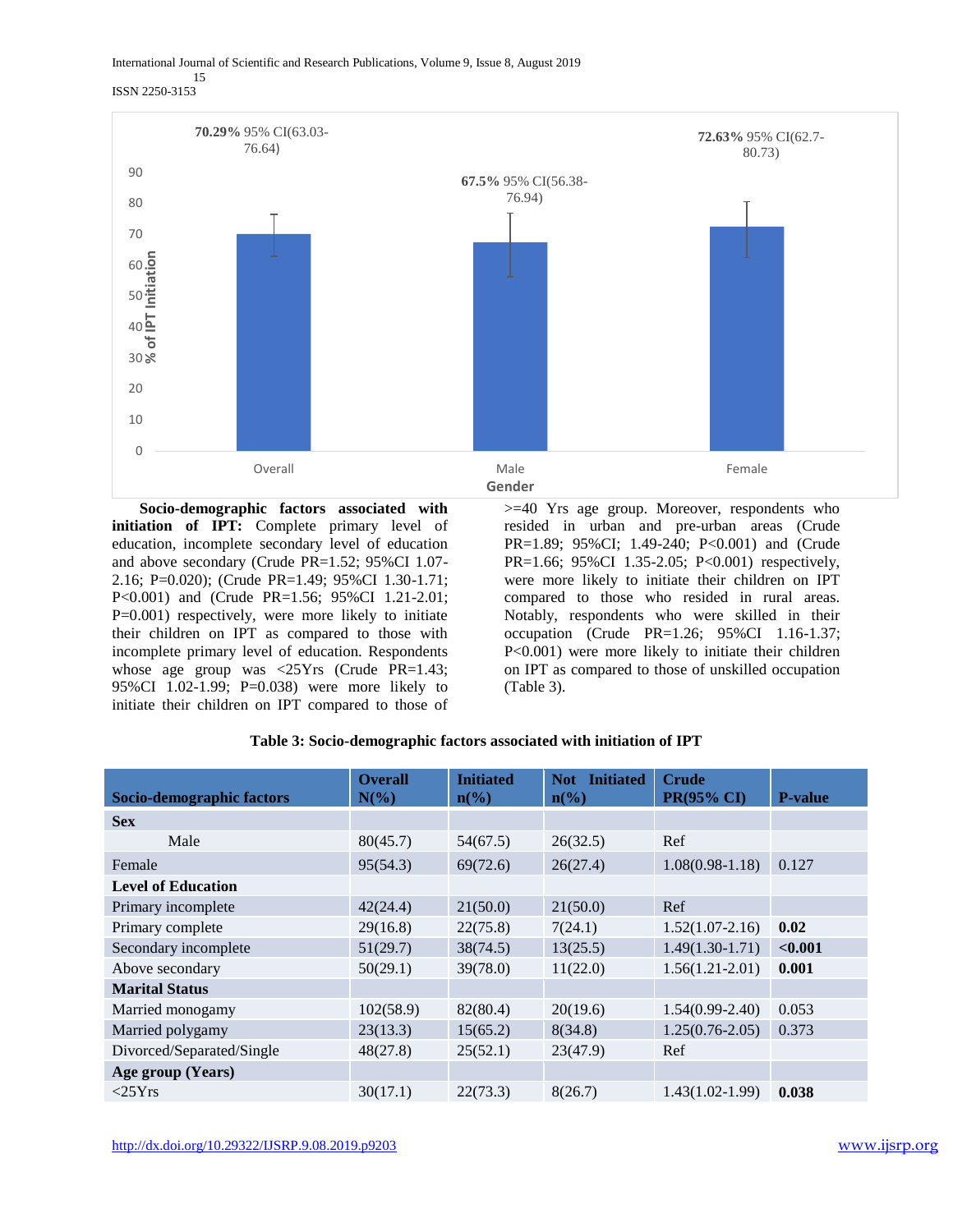International Journal of Scientific and Research Publications, Volume 9, Issue 8, August 2019

 16 ISSN 2250-3153

| $25-29Yrs$                                  | 48(27.4)  | 39(81.2) | 9(18.8)  | $1.58(0.99 - 2.51)$ | 0.052   |  |  |
|---------------------------------------------|-----------|----------|----------|---------------------|---------|--|--|
| 30-34 Yrs                                   | 41(23.4)  | 31(75.6) | 10(24.4) | $1.47(0.95 - 2.29)$ | 0.086   |  |  |
| $35-40$ Yrs                                 | 19(10.8)  | 12(63.2) | 7(36.8)  | $1.23(0.68 - 2.21)$ | 0.487   |  |  |
| $>=$ 40 Yrs                                 | 37(21.1)  | 19(51.4) | 18(48.6) | Ref                 |         |  |  |
| <b>Residence</b>                            |           |          |          |                     |         |  |  |
| Urban                                       | 94(53.7)  | 78(82.9) | 16(17.1) | $1.89(1.49-2.40)$   | < 0.001 |  |  |
| Peri-urban                                  | 33(18.8)  | 24(72.7) | 9(27.3)  | $1.66(1.35-2.05)$   | < 0.001 |  |  |
| Rural                                       | 48(27.5)  | 21(43.7) | 27(56.3) | Ref                 |         |  |  |
| Occupation                                  |           |          |          |                     |         |  |  |
| Skilled                                     | 81(47.6)  | 63(77.7) | 18(22.3) | $1.26(1.16-1.37)$   | < 0.001 |  |  |
| Unskilled                                   | 89(52.4)  | 55(61.8) | 34(38.2) | Ref                 |         |  |  |
| Relationship to the child                   |           |          |          |                     |         |  |  |
| Parent                                      | 114(73.5) | 91(79.8) | 23(20.2) | $1.13(0.93 - 1.37)$ | 0.224   |  |  |
| Relative/caretaker                          | 41(26.5)  | 29(70.7) | 12(29.3) | Ref                 |         |  |  |
| PR. Prevalence ratio CL Confidence Interval |           |          |          |                     |         |  |  |

PR- Prevalence ratio, CI- Confidence Interval

**Socio-economic factors associated with initiation of IPT:** Respondents whose social economic status were middle and richer (Crude PR=1.61; 95% CI 1.06-2.44; P=0.025) and (Crude PR=1.70; 95% CI 1.18-2.44; P=0.004) were more likely to initiate their children on IPT compared to those from the poorest social economic position. Respondents who had 3-5 and more than five persons in the household (Crude PR=2.35; 95% CI 1.21-4.56; P=0.012); (Crude PR=2.12; 95% CI 1.03-4.38; P=0.042) were more likely to initiate their children on IPT compared to those who had 1-2 number of persons in the household. Notably, respondents who sleep with their children in the same room (Crude PR=1.54; 95% CI 1.04-2.27; P=0.032) were more likely to initiate their children on IPT compared to those who did not sleep with the children in the same room (Table 4.3).

| Table 4: Socio-economic factors associated with initiation of IPT |  |  |  |
|-------------------------------------------------------------------|--|--|--|
|-------------------------------------------------------------------|--|--|--|

| <b>Household</b><br><b>level</b><br>factors | Overall $N(\%)$ | Initiated $n\ll 0$ | Not Initiated $n\llap/$ <sub>0</sub> ) | Crude PR (95% CI)   | <b>P-value</b> |  |  |  |
|---------------------------------------------|-----------------|--------------------|----------------------------------------|---------------------|----------------|--|--|--|
| <b>Social economic Status</b>               |                 |                    |                                        |                     |                |  |  |  |
| Poorest                                     | 34(21.2)        | 16(47.1)           | 18(52.9)                               | Ref                 |                |  |  |  |
| Poorer                                      | 30(18.7)        | 20(66.7)           | 10(33.3)                               | $1.42(0.83 - 2.42)$ | 0.201          |  |  |  |
| Middle                                      | 33(22.1)        | 25(75.8)           | 8(24.2)                                | $1.61(1.06-2.44)$   | 0.025          |  |  |  |
| Richer                                      | 35(21.8)        | 28(80.0)           | 7(20.0)                                | $1.70(1.18-2.44)$   | 0.004          |  |  |  |
| Richest                                     | 28(17.5)        | 24(85.7)           | 4(14.3)                                | $1.82(0.93-3.55)$   | 0.079          |  |  |  |
| Number of persons in the household          |                 |                    |                                        |                     |                |  |  |  |
| $1-2$                                       | 24(14.0)        | 8(33.3)            | 16(66.7)                               | Ref                 |                |  |  |  |
| $3 - 5$                                     | 106(62.0)       | 83(78.3)           | 23(21.7)                               | $2.35(1.21 - 4.56)$ | 0.012          |  |  |  |
| >5                                          | 41(24.0)        | 29(70.7)           | 12(29.3)                               | $2.12(1.03-4.38)$   | 0.042          |  |  |  |
| Average time of contact during the day      |                 |                    |                                        |                     |                |  |  |  |
| $<$ 3 hours                                 | 26(15.7)        | 14(53.5)           | 12(46.2)                               | Ref                 |                |  |  |  |
| 3-6 hours                                   | 71(43.0)        | 60(84.5)           | 11(15.5)                               | $1.57(0.97 - 2.53)$ | 0.065          |  |  |  |
| $> 6$ hours                                 | 68(41.3)        | 49(72.1)           | 19(27.9)                               | $1.34(0.92 - 1.95)$ | 0.129          |  |  |  |
| Sleep with the child in the same room       |                 |                    |                                        |                     |                |  |  |  |
| Yes                                         | 107(61.1)       | 87(81.3)           | 20(18.7)                               | $1.54(1.04 - 2.27)$ | 0.032          |  |  |  |
| N <sub>o</sub>                              | 68(38.9)        | 36(52.9)           | 32(47.1)                               | Ref                 |                |  |  |  |

 **Multivariate analysis of factors associated with initiation of Isoniazid Preventive Therapy:** A multivariate prevalence revealed that respondents who had secondary incomplete level of education (Adjusted PR=1.36; 95% CI 1.04-1.78; P=0.023), were more likely to initiate their children on IPT as compared to those with incomplete primary level of education level. Respondents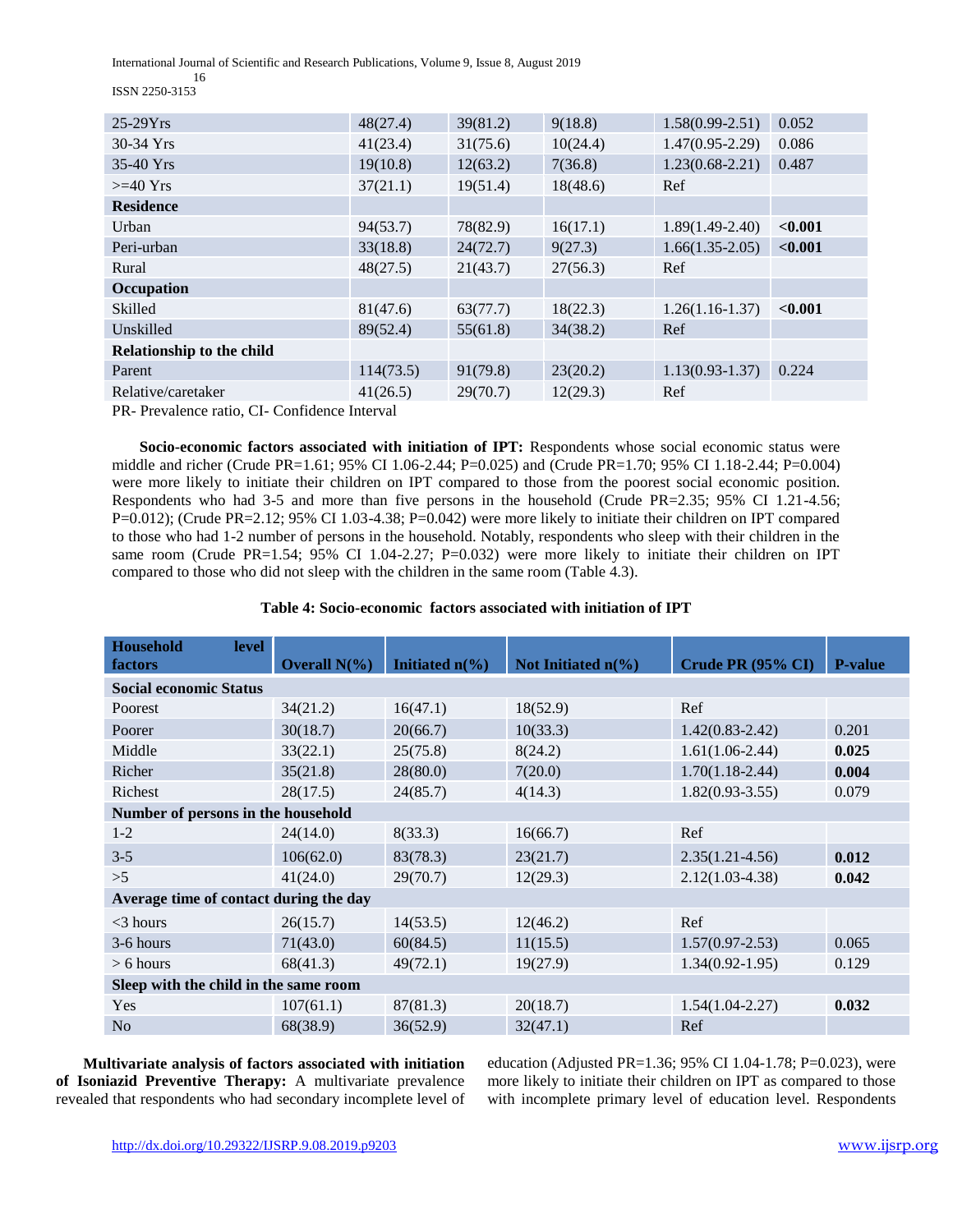aged between 25-29 years (Adjusted PR=1.48; 95% CI 1.27- 1.73; P<0.001) were more likely to initiate their children on IPT compared to those of aged 40 years and above. Those who resided in urban and pre-urban (Adjusted PR=1.56; 95%CI 1.16- 2.09; P=0.003) and (Adjusted PR=1.60; 95%CI 1.06-2.42; P=0.024) respectively, were more likely to initiate their children on IPT compared to those who reside in rural areas. Respondents who had 3-5 people and more than five persons in the household (Adjusted PR=1.69; 95% CI 1.13-2.51; P=0.010) and (Adjusted PR=2.19; 95% CI 1.42-3.37; P<0.001) were more likely to initiate their children on IPT compared to those with 1-2persons in the household.

Moreover, respondents who had 3-6 hours and more than six hours' average time of contact during the day (Adjusted PR=1.63; 95% CI 1.14-2.33; P=0.007) and (Adjusted PR=1.50; 95% CI 1.09-2.06; P=0.012) were more likely to initiate their children on IPT compared to those who had less than three hours average time of contact during the day.

|  |  |  |  | Table 5: Multivariate analysis of factors associated with initiation of Isoniazid Preventive Therapy. |  |  |
|--|--|--|--|-------------------------------------------------------------------------------------------------------|--|--|
|--|--|--|--|-------------------------------------------------------------------------------------------------------|--|--|

|                                        | <b>Overall</b><br>$N(\%)$ | <b>Initiated</b><br>$n\left(\%\right)$ | <b>Not</b><br><b>Initiated</b><br>$n\frac{6}{6}$ | Adjusted PR (95%<br>$\mathbf{C}\mathbf{D}$ | <b>P-Value</b> |
|----------------------------------------|---------------------------|----------------------------------------|--------------------------------------------------|--------------------------------------------|----------------|
| <b>Level of Education</b>              |                           |                                        |                                                  |                                            |                |
| Primary incomplete                     | 42(24.4)                  | 21(50.0)                               | 21(50.0)                                         | Ref.                                       |                |
| Primary complete                       | 29(16.8)                  | 22(75.8)                               | 7(24.1)                                          | $1.39(0.78 - 2.47)$                        | 0.259          |
| Secondary incomplete                   | 51(29.7)                  | 38(74.5)                               | 13(25.5)                                         | $1.36(1.04-1.78)$                          | 0.023          |
| Above secondary                        | 50(29.1)                  | 39(78.0)                               | 11(22.0)                                         | $1.37(0.86 - 2.18)$                        | 0.175          |
| <b>Marital Status</b>                  |                           |                                        |                                                  |                                            |                |
| Married monogamy                       | 102(58.9)                 | 82(80.4)                               | 20(19.6)                                         | $1.27(0.90-1.79)$                          | 0.173          |
| Married polygamy                       | 23(13.3)                  |                                        | 8(34.8)                                          | $1.30(0.88-1.94)$                          | 0.183          |
| Divorced/Separated/Single              | 48(27.8)                  | 25(52.1)                               | 23(47.9)                                         | Ref.                                       |                |
| Age group (Years)                      |                           |                                        |                                                  |                                            |                |
| $<$ 25 Yrs                             | 30(17.1)                  | 22(73.3)                               | 8(26.7)                                          | $1.21(0.90-1.62)$                          | 0.189          |
| 25-29 Yrs                              | 48(27.4)                  | 39(81.2)                               | 9(18.8)                                          | $1.48(1.27-1.73)$                          | < 0.001        |
| 30-34 Yrs                              | 41(23.4)                  | 31(75.6)                               | 10(24.4)                                         | $1.25(0.92 - 1.71)$                        | 0.138          |
| 35-40 Yrs                              | 19(10.8)                  | 12(63.2)                               | 7(36.8)                                          | $1.13(0.65-1.95)$                          | 0.651          |
| $>=$ 40 Yrs                            | 37(21.1)                  | 19(51.4)                               | 18(48.6)                                         | Ref.                                       |                |
| <b>Residence</b>                       |                           |                                        |                                                  |                                            |                |
| Urban                                  | 94(53.7)                  | 78(82.9)                               | 16(17.1)                                         | $1.56(1.16-2.09)$                          | 0.003          |
| Peri-urban                             | 33(18.8)                  | 24(72.7)                               | 9(27.3)                                          | $1.60(1.06-2.42)$                          | 0.024          |
| Rural                                  | 48(27.5)                  | 21(43.7)                               | 27(56.3)                                         | Ref.                                       |                |
| Occupation                             |                           |                                        |                                                  |                                            |                |
| Skilled                                | 81(47.6)                  | 63(77.7)                               | 18(22.3)                                         | $1.05(0.84 - 1.30)$                        | 0.647          |
| Unskilled                              | 89(52.4)                  | 55(61.8)                               | 34(38.2)                                         | Ref.                                       |                |
| <b>Social economic Status</b>          |                           |                                        |                                                  |                                            |                |
| Poorest                                | 34(21.2)                  | 16(47.1)                               | 18(52.9)                                         | Ref.                                       |                |
| Poorer                                 | 30(18.7)                  | 20(66.7)                               | 10(33.3)                                         | $0.87(0.52 - 1.45)$                        | 0.608          |
| Middle                                 | 33(22.1)                  | 25(75.8)                               | 8(24.2)                                          | $0.75(0.50-1.12)$                          | 0.169          |
| Richer                                 | 35(21.8)                  | 28(80.0)                               | 7(20.0)                                          | $0.76(0.46 - 1.27)$                        | 0.307          |
| Richest                                | 28(17.5)                  | 24(85.7)                               | 4(14.3)                                          | $0.86(0.47-1.59)$                          | 0.644          |
| Number of persons in the household     |                           |                                        |                                                  |                                            |                |
| $.1 - 2$                               | 24(14.0)                  | 8(33.3)                                | 16(66.7)                                         | Ref.                                       |                |
| $.3 - 5$                               | 106(62.0)                 | 83(78.3)                               | 23(21.7)                                         | $1.69(1.13 - 2.51)$                        | 0.010          |
| >5                                     | 41(24.0)                  | 29(70.7)                               | 12(29.3)                                         | $2.19(1.42 - 3.37)$                        | < 0.001        |
| Average time of contact during the day |                           |                                        |                                                  |                                            |                |
| $<$ 3 hours                            | 26(15.7)                  | 14(53.5)                               | 12(46.2)                                         | Ref.                                       |                |
| 3-6 hours                              | 71(43.0)                  | 60(84.5)                               | 11(15.5)                                         | $1.63(1.14 - 2.33)$                        | 0.007          |
| $> 6$ hours                            | 68(41.3)                  | 49(72.1)                               | 19(27.9)                                         | $1.50(1.09-2.06)$                          | 0.012          |
| Sleep With the child in the same room  |                           |                                        |                                                  |                                            |                |
| Yes                                    | 107(61.1)                 | 87(81.3)                               | 20(18.7)                                         | $1.26(1.05-1.50)$                          | 0.010          |
| No                                     | 68(38.9)                  | 36(52.9)                               | 32(47.1)                                         | Ref.                                       |                |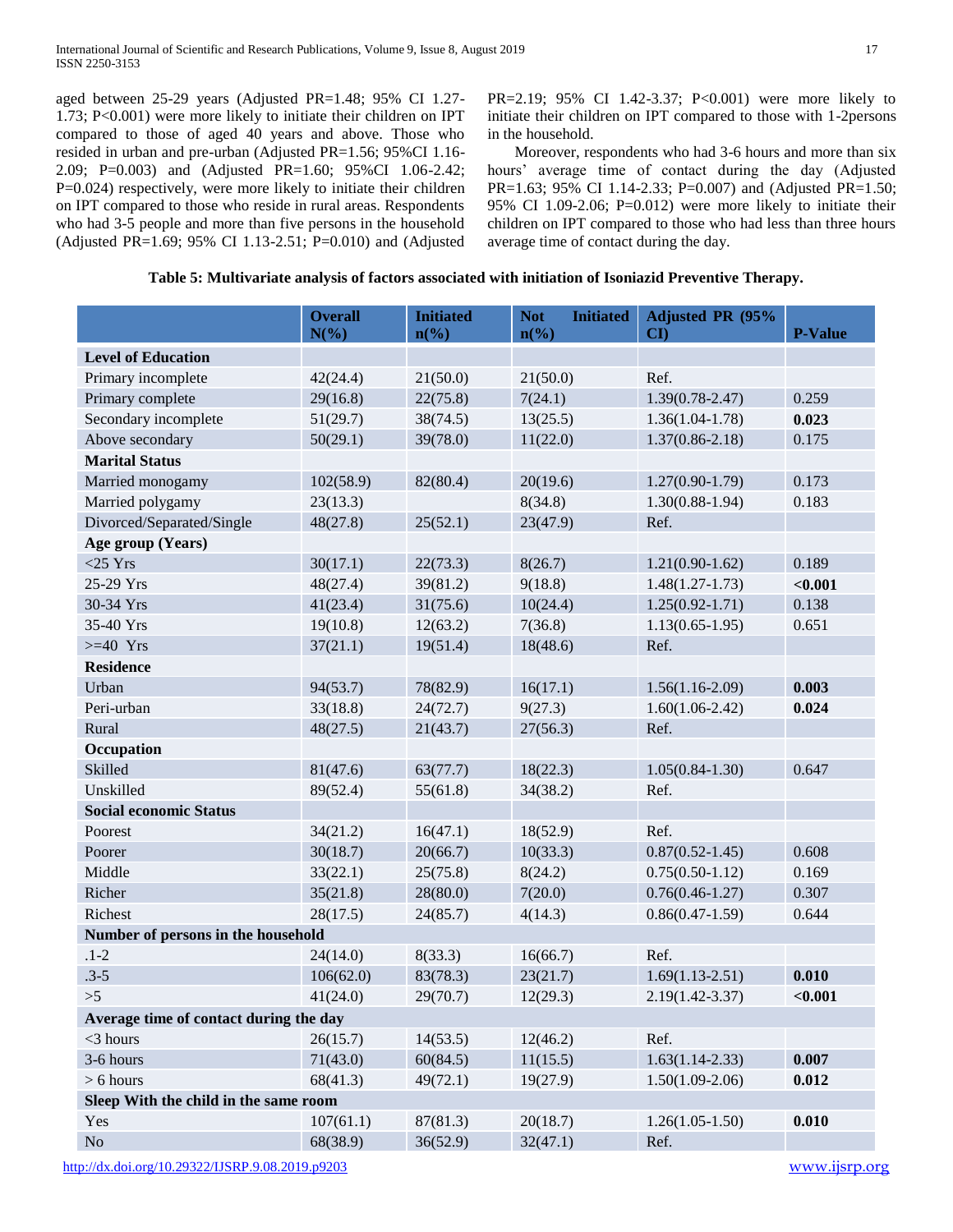# IV. DISCUSSION

 **The prevalence of IPT initiation:** This study established 70.2% prevalence rate of IPT initiation among children aged below 5 years. Females' contacts had the highest initiation rate 72.6% compared to 67.5% among males. A study in Ethiopia of 221 children eligible for IPT, 64.3% (142) received IPT, 80.3% (114) successfully completed six months of therapy. No child developed active TB while on IPT. Contact screening is recommended by the WHO despite the implementation challenges [5]. Children whose caregivers had a history of being on IPT had an increased likelihood of initiation according to a study in Nairobi [6].It is estimated that around 10% of the world's tuberculosis (TB) cases occur in children 0–14 years of age [7]. WHO guidelines promote active screening and Isoniazid Preventive Therapy (IPT) for such children under 5 years, this established intervention is still not completely embraced in endemic countries [8]. Of the 184 children who were screened in a study of IPT Programme in South Africa, 59% (*n*=108) were documented as having started IPT, 2 started full TB treatment and for 40% (*n*=74) there was no documentation of further management or follow-up. The last represents missed opportunities for providing TB preventive therapy in a community where TB is rife [9].

A number of important initiatives have been facilitated by the childhood TB subgroup of the WHO Stop TB partnership aimed at greater emphasis on childhood TB by National TB programmes (NTP) that includes screening children living with an infectious case followed by the provision of preventive therapy (PT) for those cleared of TB disease [3]. However, these recommendations, including preventive therapy provision, are rarely fully implemented in high-burden countries. This is vital as a large proportion of childhood TB occurs in children younger than 5 years who would have been eligible for PT [10]. Literature review regarding barriers to implementation of PT found that there are a myriad of factors, including difficulties in screening, poor adherence, fear of increasing INH resistance and poor acceptability among primary caregivers and healthcare workers [8]

The benefits of PT have been recognized since the 1950s. Studies indicate that to attain TB eradication by 2050, preventive measures must be included in TB programmes [11]. Following infection, infants and young children  $(<5$  years) are at the highest risk of progression to disease. Review of the pre-chemotherapy literature shows that 40–50% of infected infants (0–11 months), 10–20% of children aged 1 year and 10% of children aged 2–4 years progress to disease [12].

**Household level factors associated with initiation of IPT:**  Studies in developed and developing countries show that the most effective means of case identification is at the household contact level [13, 14]. Studies have shown that risk of TB was associated with the number of people living together in the household also referred to as overcrowding [15-17]. Studies have shown that increased household size was found to be important factor in infection of TB and overcrowding has been documented as a risk factor for TB in a variety of settings[18, 19]. This study

is consistent with the fact that overcrowding is a risk factor for TB and revealed that respondents who had more than five persons in the household were more likely to initiate their children on IPT compared to those who had 1-2 persons in the household. Respondents who sleep with their children in the same room were more likely to initiate their children on IPT compared to those who did not sleep with their children in the same room. Studies have shown that children exposed to patients who are sputum positive and/or have extensive lung involvement are at high risk of infection. Children who sleep in close proximity to a source case and those whose source case is a female family member are also at increased risk, more than five times higher in some reports hence a higher likelihood of initiation to IPT [20-22].

 **Recommendation:** This study recommends that the Ministry of Health and collaborates to advocate for health promotion activities such as sensitization among smear positive PTB persons with children aged below 5 years to help bolster IPT uptake in rural areas.

Acknowledgements: I sincerely thank the Almighty God for enabling me carrying out this research, my supervisors Prof. Gideon Kikuvi and Dr. Walter Otieno for their immense support. Great thanks to Ethical Review Committee of Jaramogi Oginga Odinga Teaching and Referral hospital and University of Eastern Africa, Baraton for permission to carry out data collection. The opinions and assertions contained herein are the private opinions of the authors and are not to be construed as reflecting the views of the Jomo Kenyatta University of Agriculture and Technology (JKUAT).

#### **REFERENCES**

- [1] 1. Zumla, A., et al., The WHO 2014 global tuberculosis reporta $\varepsilon$ "further to go. The Lancet Global Health. 3(1): p. e10-e12.
- [2] 2. Zumla, A., et al., The WHO 2014 global tuberculosis report—further to go. The Lancet Global Health, 2015. 3(1): p. e10-e12.
- [3] 3. WHO, Guidelines for intensified tuberculosis case-finding and isoniazid preventive therapy for people living with HIV in resourceconstrained settings. 2011.
- [4] 4. DLTLD, The Republic of Kenya. Ministry of Public Health and Sanitation. Division of Leprosy, Tuberculosis and Lung Disease: Annual Report. Nairobi: Ministry of Public Health and Sanitation. 2015.
- [5] 5. Tadesse, Y., et al., Uptake of Isoniazid Preventive Therapy among Under-Five Children: TB Contact Investigation as an Entry Point. 2016. 11.
- [6] 6. Peninah, M.M., Implementation of Isoniazid Preventive Therapy among HIV infected children in three health facilities in Nairobi County. 2016.
- [7] 7. Nelson, L. and C. Wells, Global epidemiology of childhood tuberculosis [Childhood TB]. The International journal of Tuberculosis and lung Disease, 2004. 8(5): p. 636-647.
- [8] 8. Rutherford, M.E., et al., Preventive therapy in children exposed to Mycobacterium tuberculosis: problems and solutions. Tropical Medicine & International Health, 2012. 17(10): p. 1264-1273.
- [9] 9. Black, F., F. Amien, and J. Shea, An assessment of the isoniazid preventive therapy programme for children in a busy primary healthcare clinic in Nelson Mandela Bay Health District, Eastern Cape Province, South Africa. South African Medical Journal, 2018. 108(3): p. 217-223.
- [10] 10. Du Preez, K., et al., Opportunities for chemoprophylaxis in children with culture-confirmed tuberculosis. Annals of tropical paediatrics, 2011. 31(4): p. 301-310.